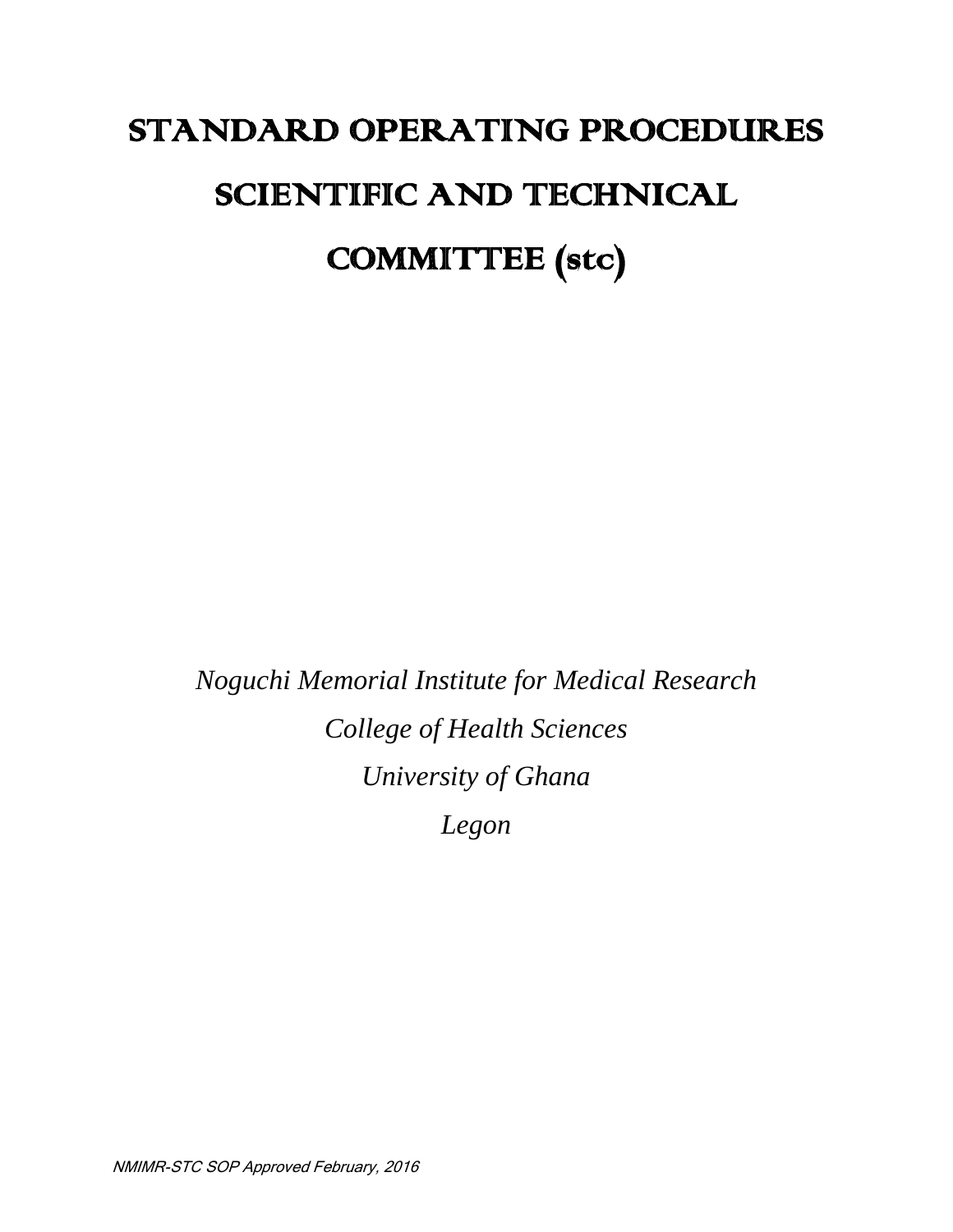## **Background/Introduction**

The Noguchi Memorial Institute for Medical Research Scientific and Technical Committee (NMIMR-STC) was established in the year 1982 with the mandate to examine the objectives, relevance, scientific quality and budgets of all research projects proposed and also review the progress of execution. An ancillary responsibility of the committee was to serve as a conference committee of the Institute.

## **Composition**

Initially the composition of SOP was as follows:

#### **Noguchi Representatives included:**

- The Director of Noguchi (Chairman)
- Co-coordinators of projects
- All heads of Unit
- Two (2) members elected by the Research Fellows and Honorary Research Fellows of the Institute

#### **Outside Representation included:**

- Department of Animal Science, Faculty of Agriculture
- Department of Community Health, University of Ghana Medical School
- Department of Food Science, Faculty of Science
- Institute of Scientific Social and Economic Research (ISSER)

The committee met quarterly to review proposals submitted to it for review. The numerical strength of STC used to be twenty- two (22) including administrative staff.

Over the years, concerns had been raised regarding the large numbers of protocols required as part of submission process. For this reason, a proposal was put forward at a Faculty Board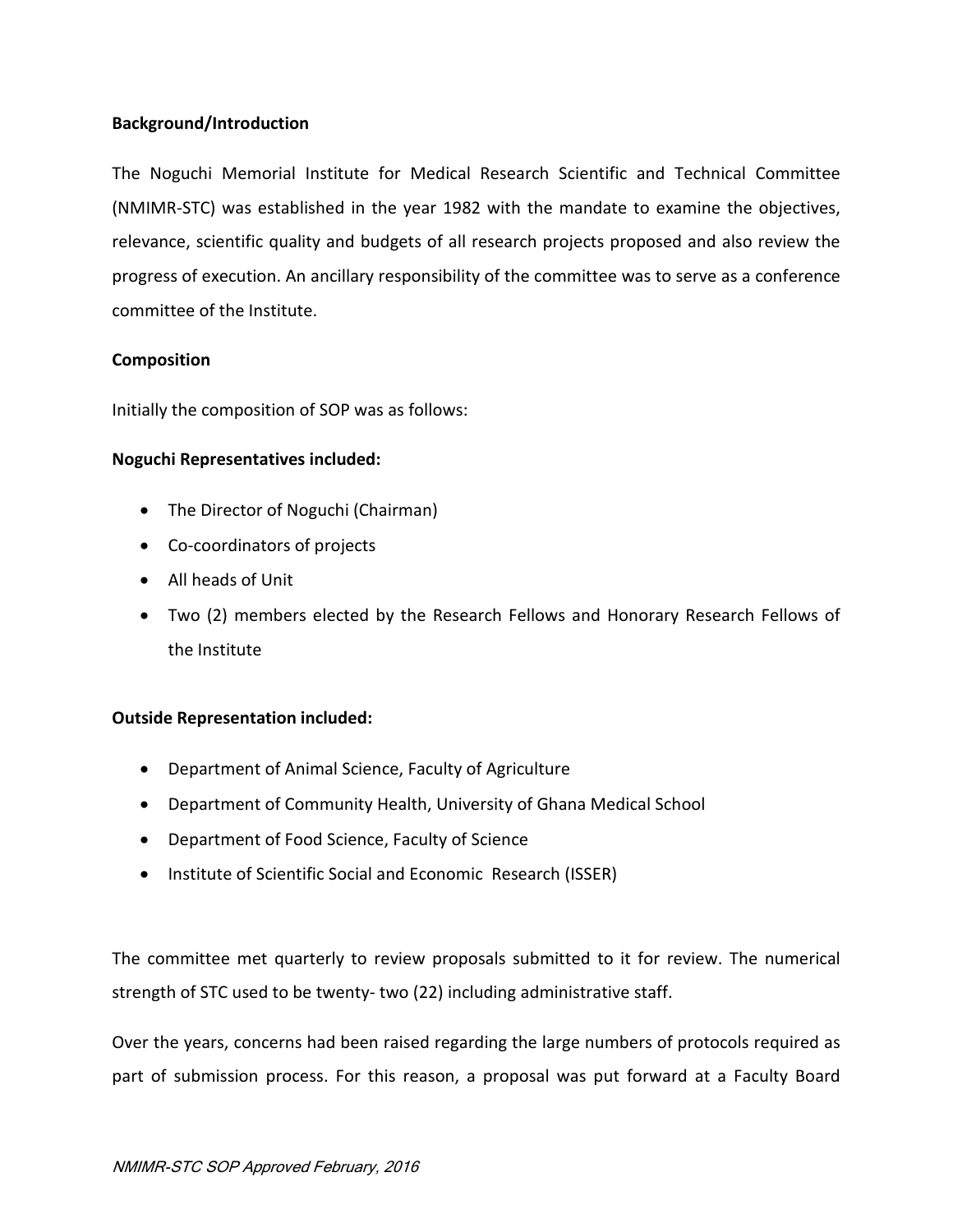Meeting held on 20th July, 2012 to re-constitute the STC. This was to enhance efficiency and effectiveness of the committee and also reduce the number of membership. This led to the current composition/membership which is as follows:

- Director of NMIMR(Chairman)
- Two (2) Professors elected by Fellows
- Four (4) Heads of Departments elected by Fellows
- Head of the Department of the Principal Investigator(s) [PIs]

## **Outside Representatives are as follows:**

- Institute for Statistical Social and Economic Research (ISSER)
- A representative from the Medical School
- A representative from College of Basic and Applied Science

## **In attendance are the following:**

- The executive secretary
- The Research Development Officer (Co-ordinator)
- Administrative Assistant

The numerical strength of STC now is 14 including administrative staff.

## **Co-opted Reviewers**

- $\checkmark$  The STC at its discretion may invite scientists who are not members of STC but have expertise to function as co-opted reviewers of a project application to assist the STC in its review process. This will be done by the coordinator in consultation with the chairman of STC.
- $\checkmark$  These co-opted reviewers shall have access to all documents submitted to STC relevant to the specific project under review.
- $\checkmark$  They may participate at the deliberations and make recommendation on the project.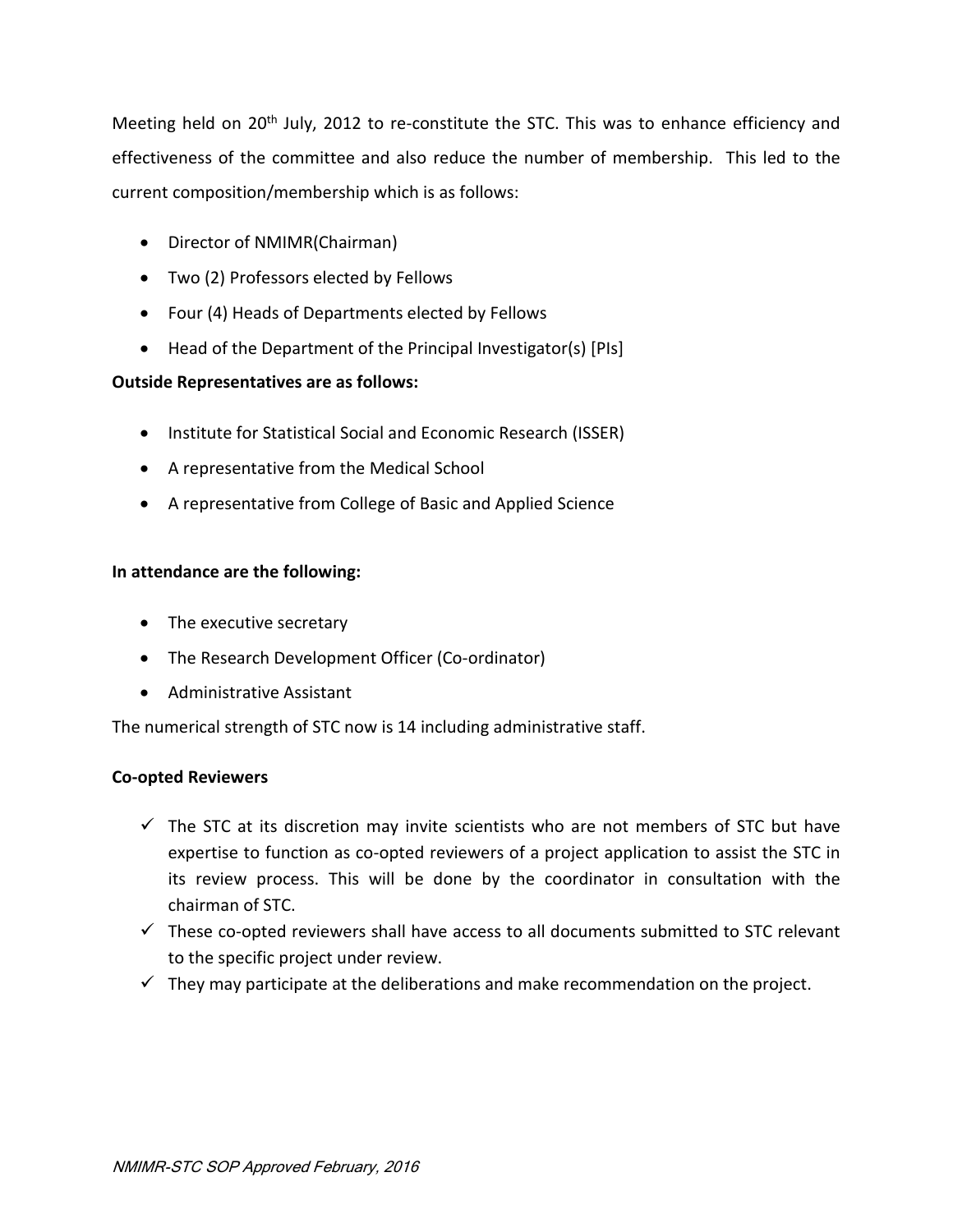## **STC Application Requirements**

A protocol submitted by PIs to the Scientific and Technical Committee (STC) must satisfy the following:

- 1 hard copy submitted to the office and a soft copy sent electronically to the cocoordinator through email address: [stc@noguchi.ug.edu.gh](mailto:stc@noguchi.ug.edu.gh)
- Soft and hard copies of CVs of PIs and Co-PIs, should be (Abridged versions preferable/NIH standard)
- A cover letter signed by the Principal Investigator; for students signed by Supervisor/Head of Department.
- Consent Form for research participants attached to each proposal (use Noguchi Consent Form Template).
- STC submission form filled out and attached to each proposal.
- 1 copy of all supporting documents including questionnaire, interview guide etc.
- Proposal should be in **Times New Roman font,** have a **Font size of 12,** and **1.5 Spacing.**

## **Meetings**

- The committee meets on the first Tuesday of every other month and operates on the academic year schedule.
- There shall be an agenda for every meeting which will include all protocols submitted for review and matters arising out of previous meeting.
- Members shall be notified of an upcoming meeting two weeks before the meeting and the materials submitted will be distributed early enough (at least two weeks) to allow ample time for the review of the protocols.
- A quorum shall consist of 50% majority.

## **Meeting Procedure**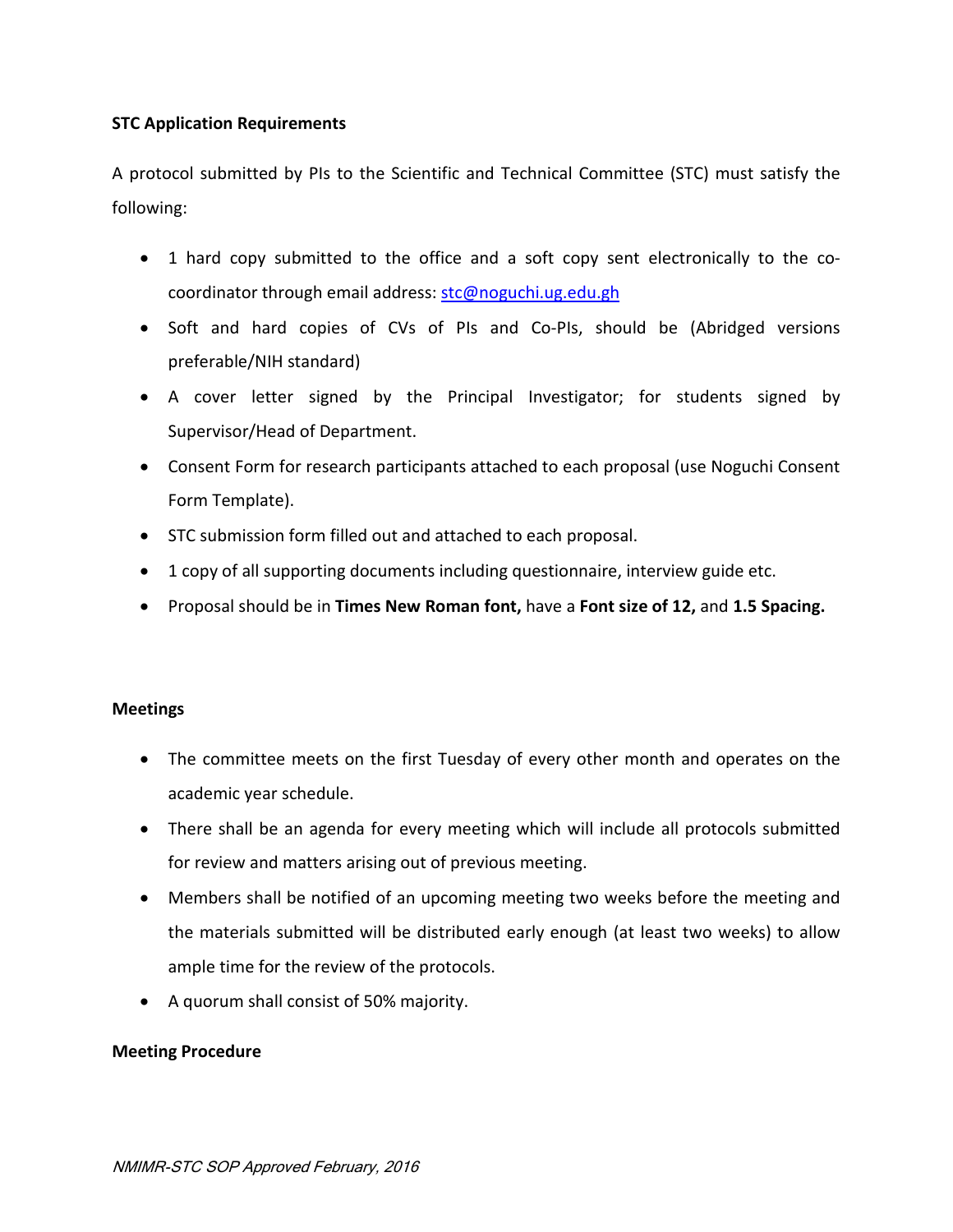- The Chairperson (Director) shall chair the meeting. In his absence, a member nominated by members present
- A member assigned to respective protocols will lead discussion on his/her assigned protocol prior to invitation of the Principal Investigator.
- The PI shall make a brief presentation after which questions or comments will be posed by STC Members.
- The PI will then leave and a decision will be taken about the protocol.

## **Meeting Minutes**

- The Coordinator shall prepare minutes of each meeting.
- The minutes will be in sufficient detail, and will include the following:
	- $\checkmark$  Date and venue of the meeting.
	- $\checkmark$  Attendance and absence.
	- $\checkmark$  Matters arising out of previous meeting.
	- $\checkmark$  Decisions reached on each research project application reviewed.
	- $\checkmark$  Reasons for requiring changes in a project, or disapproving or suspending a proposal.

## **Communicating STC Decisions to Applicants**

- After the meeting, a correspondence will be sent to the applicant via e-mail within a maximum of five (5) working days.
- Such Correspondence will include the following:
	- o The name of the applicant.
	- o The date of the decision.
	- o The exact title of the proposal reviewed.
	- o The assigned STC number.
	- o A clear statement of the decision reached by STC.
	- o In case of unfavourable decision, any requirements by STC including suggestion for revisions should be clearly explained in writing to the applicant.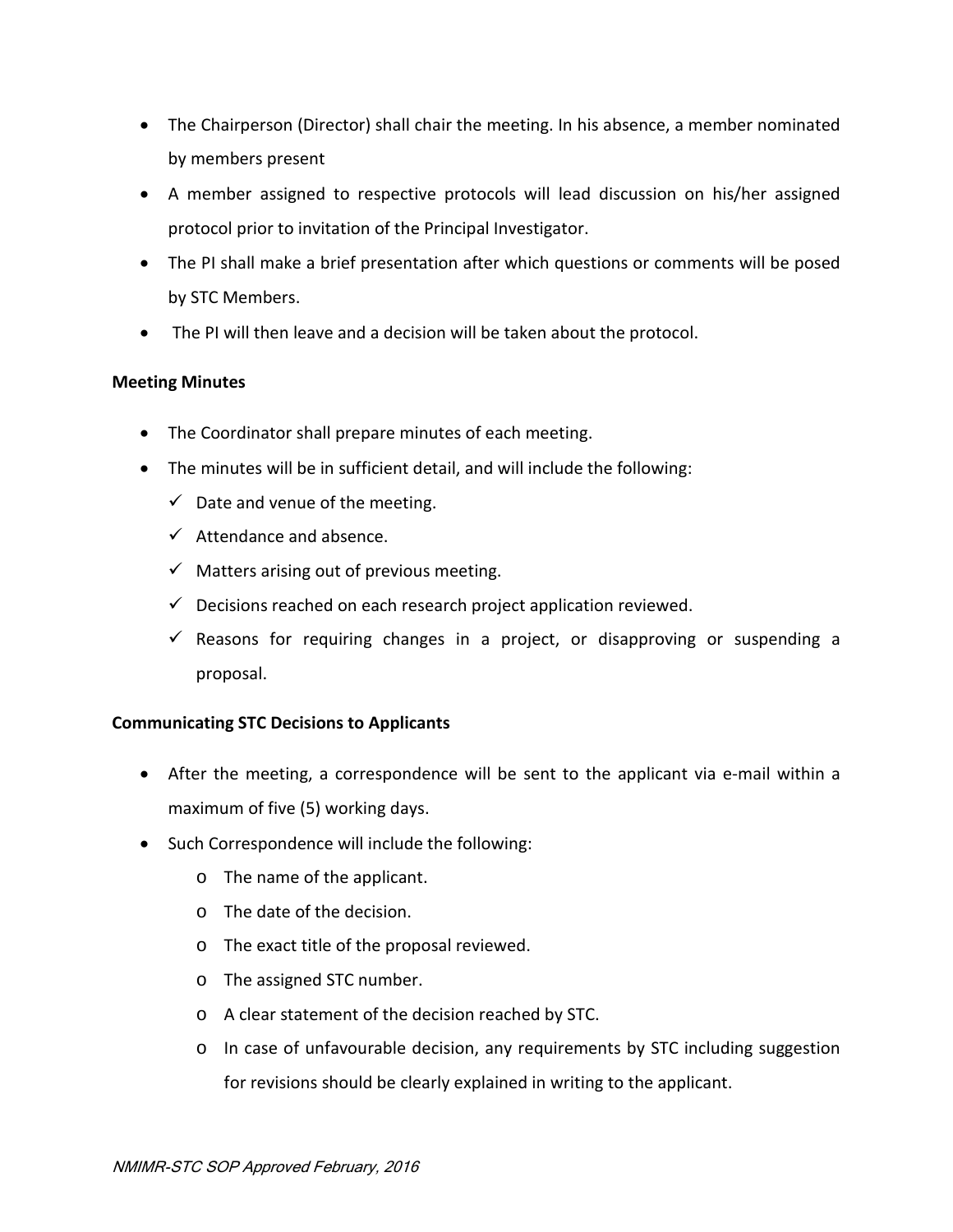## **GUIDELINES FOR REVIEW OF SCIENTIFIC AND TECHNICAL ASPECT OF PROTOCOLS (STC CHECKLIST)**

## **INTRODUCTION, SPECIFIC AIMS AND BACKGROUND/RATIONALE**

- $\checkmark$  Are the specific aims clearly specified?
- $\checkmark$  Are there adequate preliminary data to justify the research?
- $\checkmark$  Is there appropriate justification for the research?

## **SCIENTIFIC DESIGN**

- $\checkmark$  Is the scientific design adequate to answer the question?
- $\checkmark$  Are the objectives likely to be achievable within a given time period?
- $\checkmark$  Is the scientific design (that is randomization; placebo controls; Phase 1,2, or 3) described and adequately justified?

## **INCLUSION/EXCLUSION CRITERIA**

- $\checkmark$  Are inclusion and exclusion criteria clearly specified and appropriate?
- $\checkmark$  If women, minorities, or children are included or excluded is this justified?
- $\checkmark$  Is the choice of research participants appropriate for the questions being asked?

## **RECRUITEMENT OF PARTICIPANTS**

- $\checkmark$  Are the methods for recruiting potential participants well defined?
- $\checkmark$  Are the location and timing of the recruitment process acceptable?
- $\checkmark$  Is the individual performing the recruitment appropriate for the process?
- $\checkmark$  Are all recruitment materials submitted and appropriate?
- $\checkmark$  Are there acceptable methods for screening participants before recruitment?

#### **RESEARCH PROCEDURES**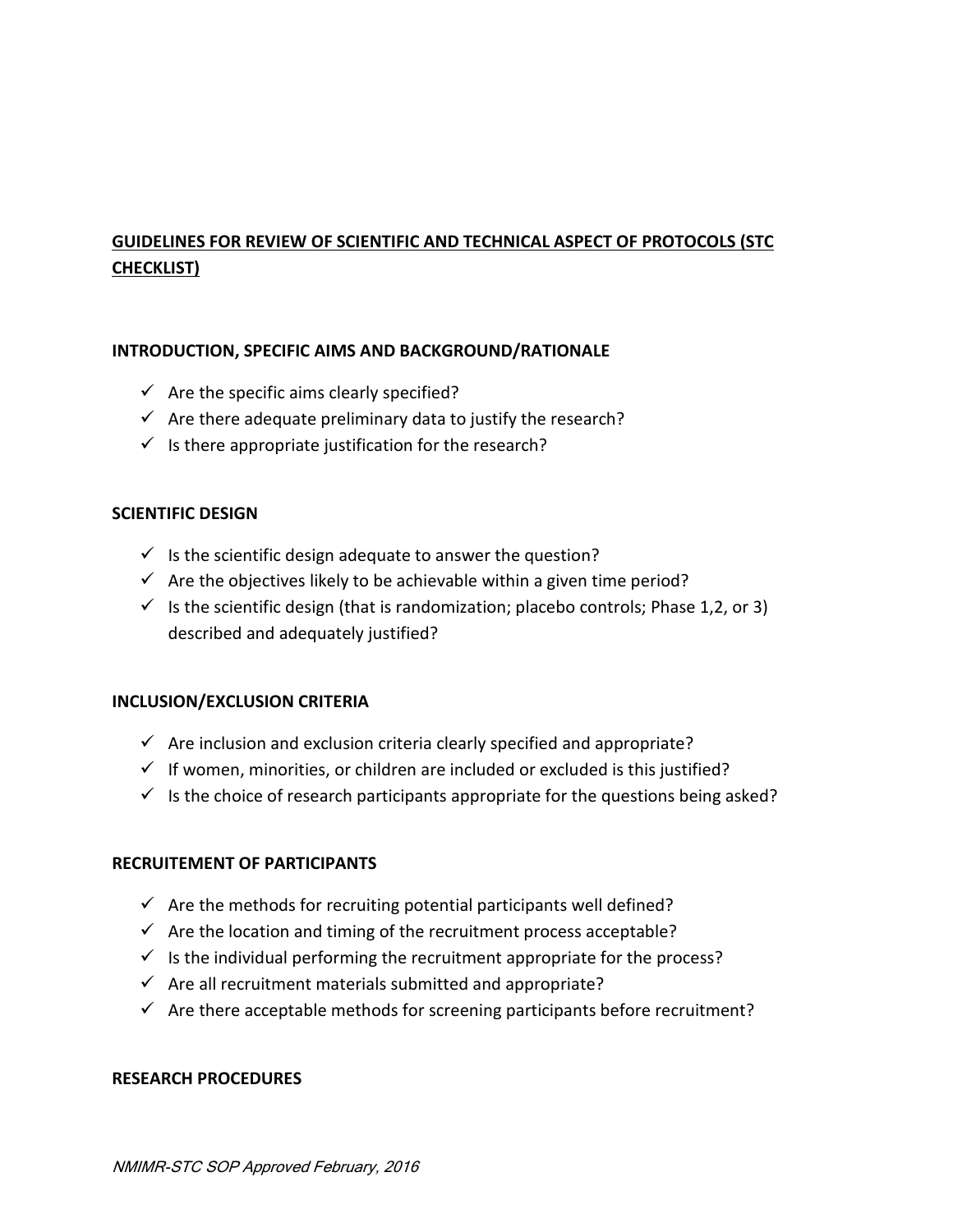$\checkmark$  Are the rationale and details of the research procedures accurately described and acceptable?

Is there a clear differentiation between research procedure and standard of care

- $\checkmark$  Are the individuals performing the procedures appropriately trained, and is the location of performing the procedure acceptable?
- $\checkmark$  Are there adequate plans to inform participants about specific research results if necessary (clinically relevant results, incidental findings etc)?

## **DRUG, BIOLOGIC AND DEVICES**

- $\checkmark$  is the status of the drug described and appropriate (investigational, new use of an FDBapproved drug, or an FDB-approved drug within approved indications)?
- $\checkmark$  Are the drug dosage and route of administration appropriate?
- $\checkmark$  Are the drug or device safety and efficacy data sufficient to warrant the proposed phase of testing?
- $\checkmark$  Is the significant risk or non-significant risk status of the devised described and appropriate?

## **DATA ANALYSIS**

- $\checkmark$  is the rationale for the proposed number of participants reasonable?
- $\checkmark$  Are the plans for data and statistical analysis well defined and justified, including the use or stopping rule endpoints?
- $\checkmark$  Are there adequate provisions for monitoring data (DSMB)?

## **OTHER ISSUES**

 $\checkmark$  Are there adequate references?

## **STC RECORD KEEPING/ARCHIVING**

- $\checkmark$  Agenda of the STC meetings.
- $\checkmark$  Minutes of the STC meetings.
- $\checkmark$  Correspondence to applicants or concerned parties regarding application, decision and follow-up.
- $\checkmark$  All written documentation received from applicants for STC review.